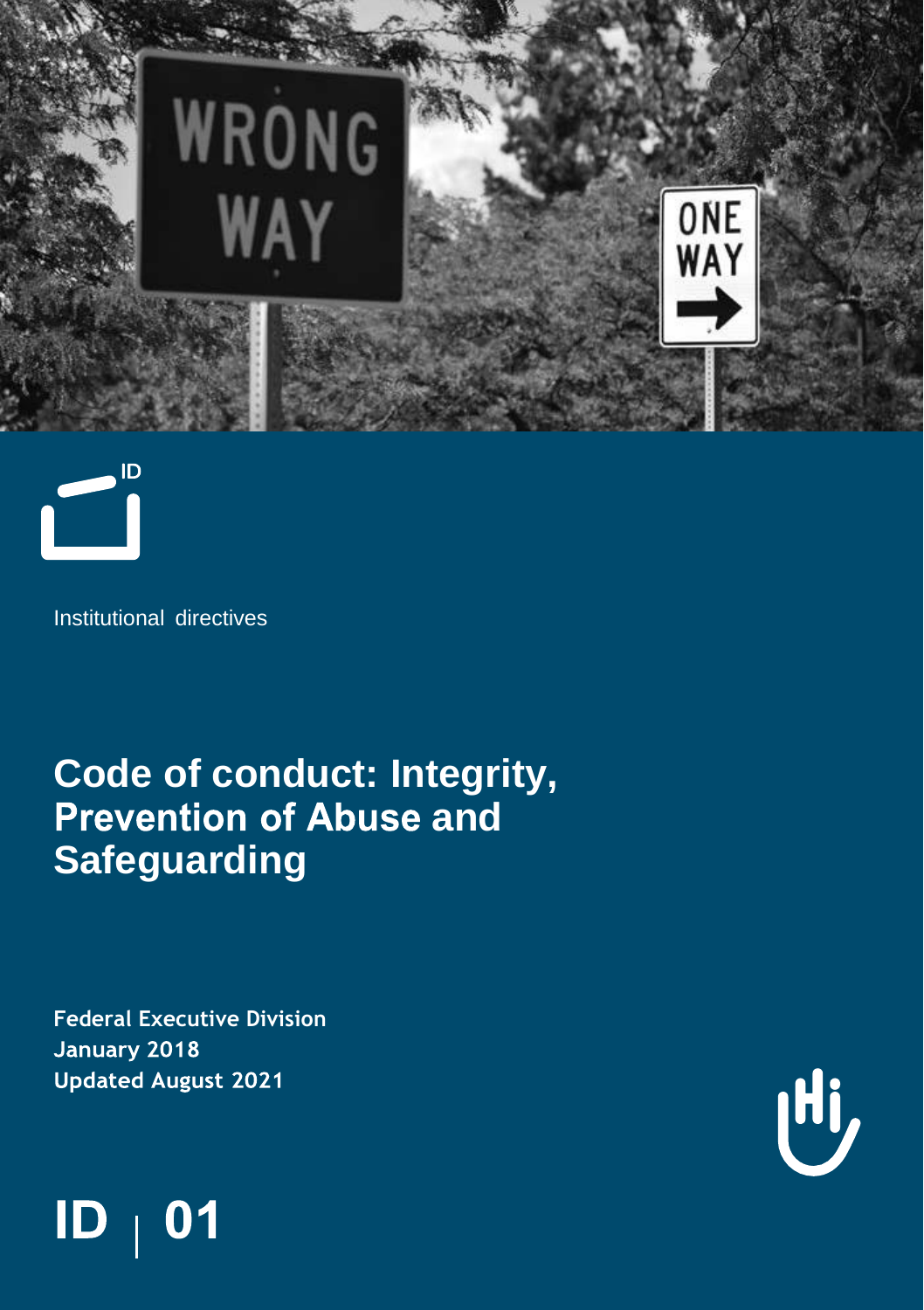

**Institutional Directives**

## **Code of conduct: Integrity, Prevention of abuseand safeguarding**

### 1. INTRODUCTION 3

- 1.1 Why the need for a code of conduct?
- 1.2 What are the foundations of this code of conduct?
- 1.3 What purpose will the code serve?
- 1.4 To whom does it apply?
- 1.5 What is the role and importance of this code of conduct?

### **2.** CODE OF CONDUCT 6

- 2.1 Relations
- 2.2 Elimination of sexual exploitation and abuse situations
- 2.3 Work environment
- 2.4 Fraud & Corruption
- 2.5 Communication
- 2.6 Reporting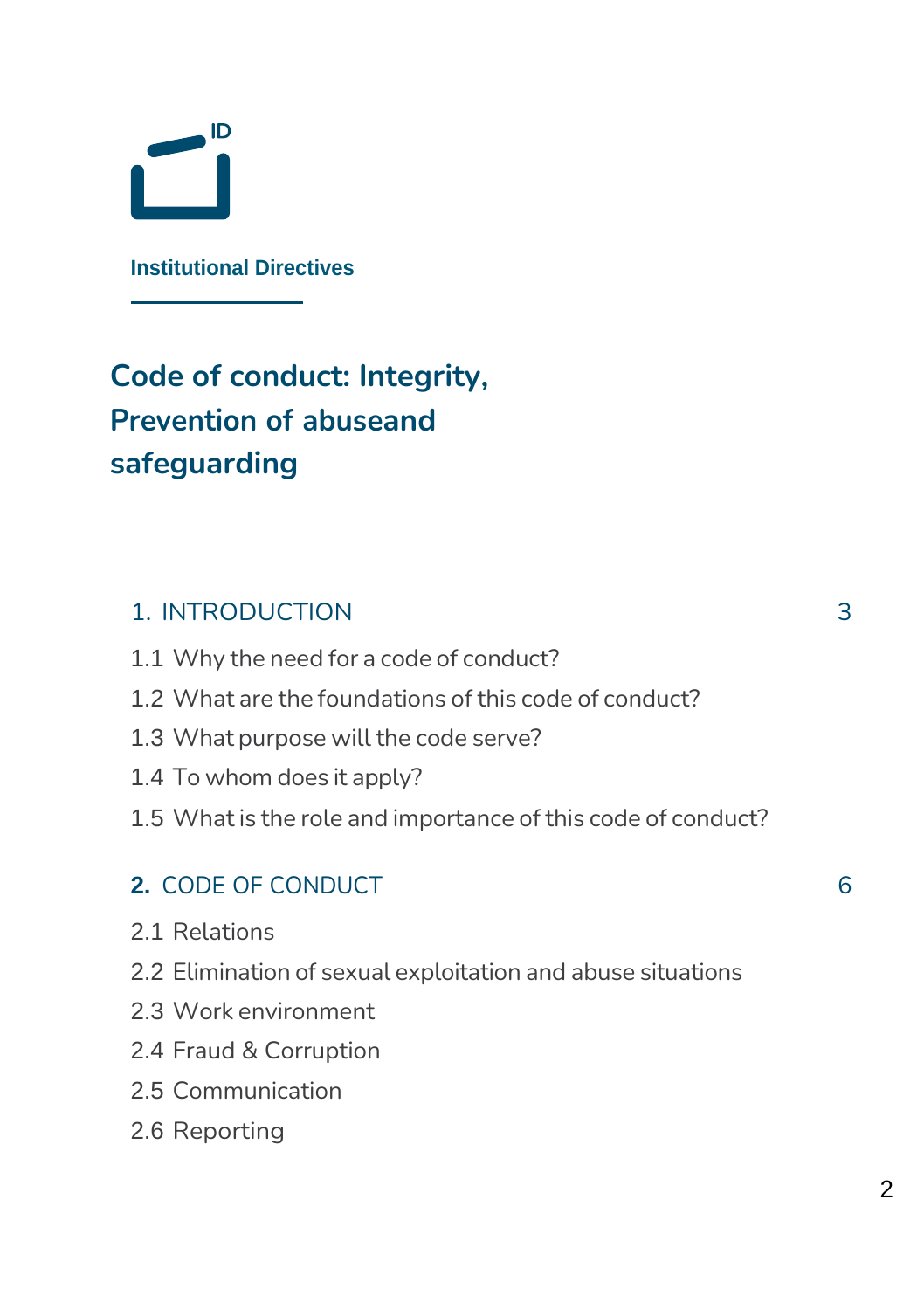# **Introduction**

### **1.1**

**1.**

### **Why the need for a code of conduct?**

Humanity & Inclusion (HI) is an international aid and development organisation engaged in promoting the rights of people with disabilities and vulnerable people, and Human Rights in general. The respect and dignity of the concerned people and the beneficiaries of the actions and communities are at the heart of the commitment of the staff and other collaborators (volunteers or partners, for example) of HI, in all contexts of intervention.

HI's reputation depends largely on the quality and accountability of its staff, and so on their conduct. Even during difficult missions, HI aims to promote engagement of the highest quality. Non-respect of the organisation's values undermines the reputation of the whole organisation. It is important to bear in mind that each member of our organisation represents HI both during and outside working hours.

HI's staff regularly find themselves in positions of trust or power with regard to the beneficiaries and communities concerned. They may not feel this to be the case, but it is the unavoidable result of the economic and symbolic differences between an NGO's personnel and the people benefiting from its actions. Demonstrating awareness of this and respect for HI's values means behaving in an appropriate fashion and feeling responsible for and complying with its codes and ethical principles.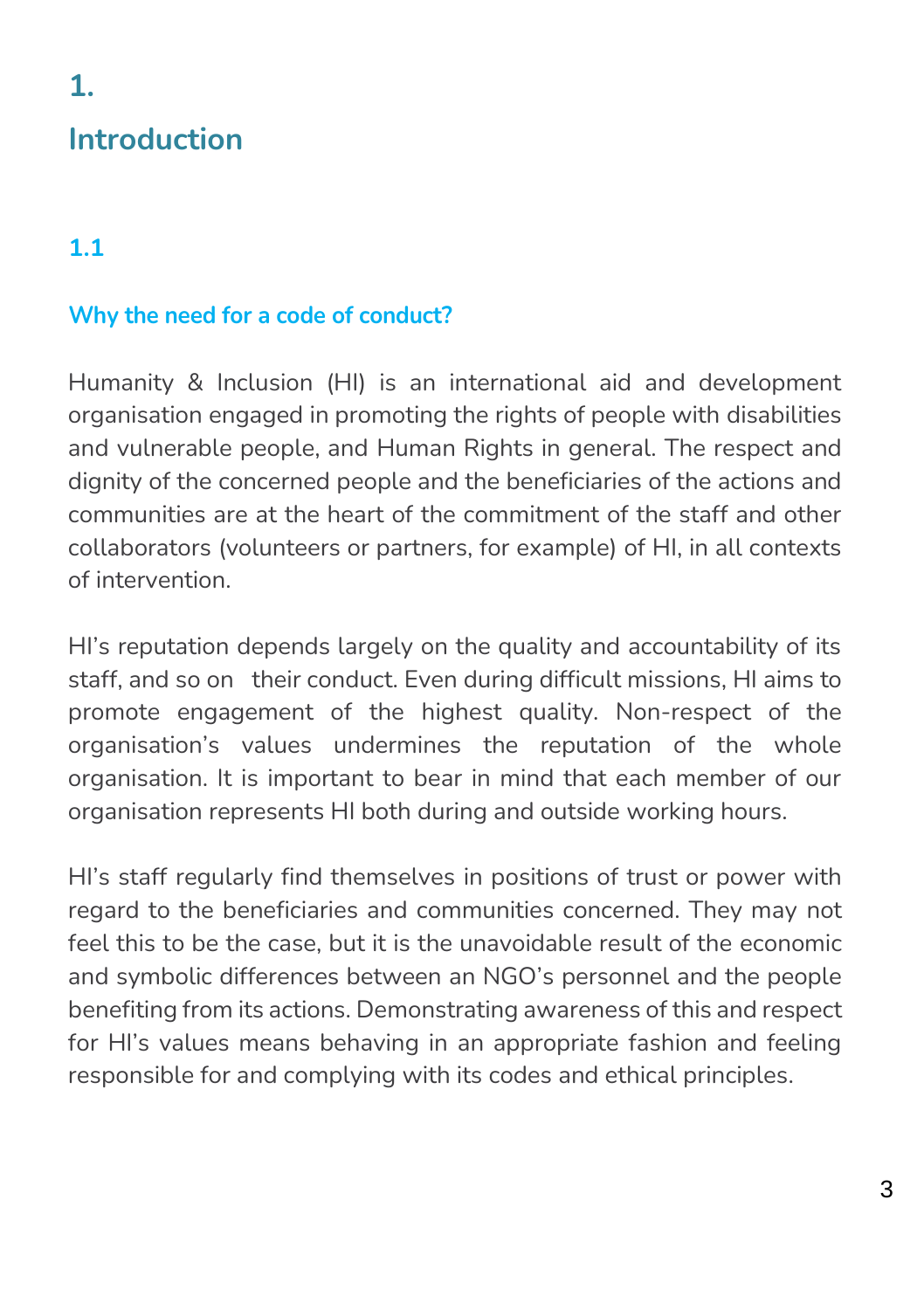### **What are the fundamental pillars of this Code of Conduct?**

This code of conduct is a key element in the implementation of institutional policies that lay down the fundamental principles for the protection of the resources entrusted to HI, but above all for the protection of our beneficiaries - especially those most vulnerable to the abuse of power, with particular attention to discrimination, gender-based behavior, sexual exploitation and abuse - and of our own staff. These policies are notably:

- **Protection of beneficiaries from sexual exploitation and abuse**
- **Child protection**
- **Fight against fraud and corruption.**

#### **The principles on which these policies are based are as follows:**

- Respect for fundamental human rights, including the rights of the child, disability rights and international humanitarian law,
- Zero tolerance on the part of the organisation regarding violations of these rights by its staff and associates, and at all times,
- Risk management, including establishing a protective environment,
- The duty of assistance to victims, abused by HI staff or other community actors
- The duty to report all incidents, doubts or suspicions of abuse, even in the absence of proof.

This code of conduct aims to protect all the beneficiaries of HI's actions, direct and indirect, as well as people in the communities in contact with these actions, especially children, women, people with disabilities or elderly people and anyone in a situation of vulnerability.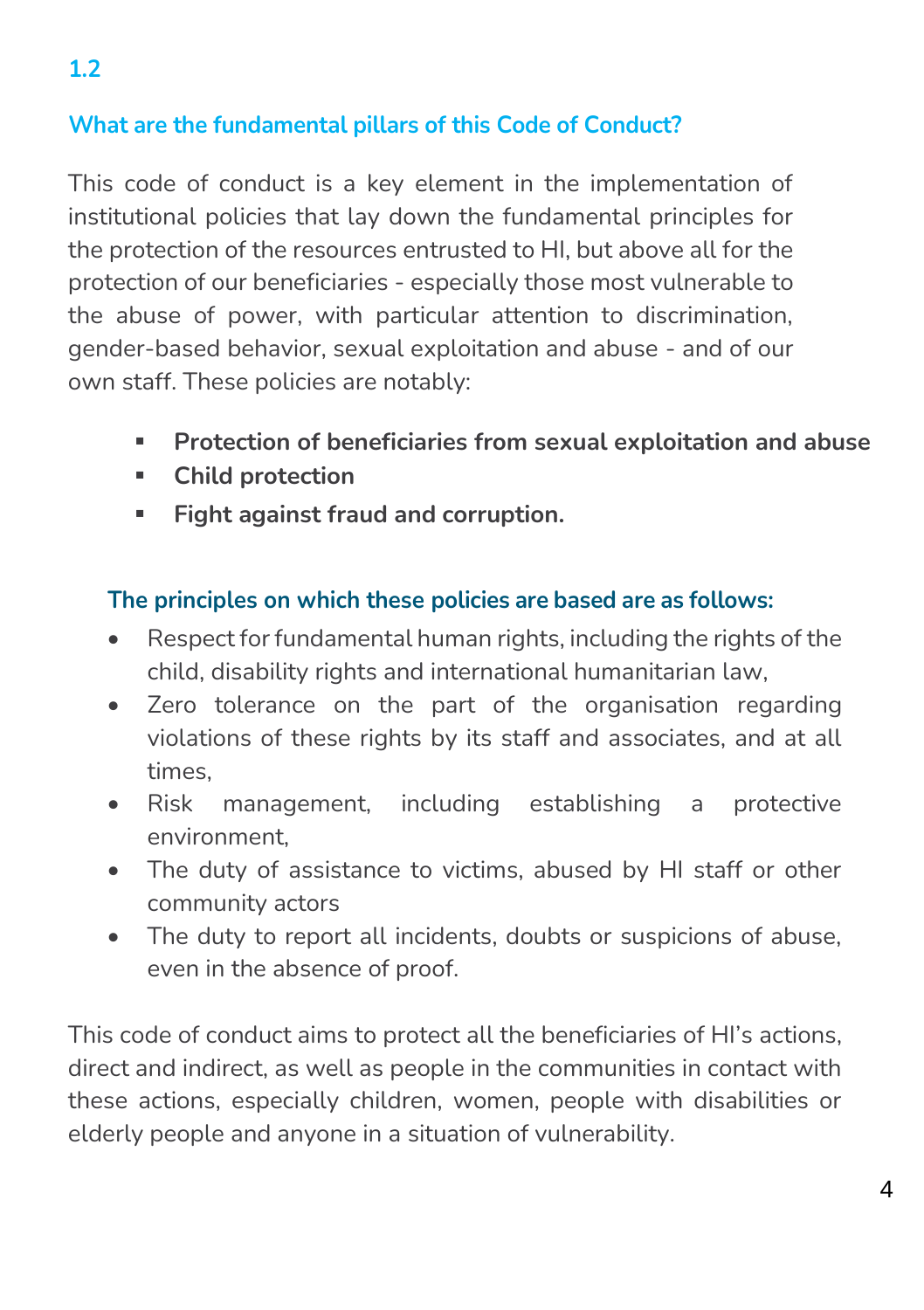### **What purpose will the code serve ?**

**The code sets forth the expected behaviors and practices constituting the organisation's minimum standards as well as actions to be avoided** to ensure relations with the beneficiaries or between members of HI's staff are respectful of the ethics developed by the organisation via its policies. Its purpose is therefore to help staff:

- $\triangleright$  understand better their obligations and responsibilities with regard to the above-mentioned policies put in place by HI,
- $\triangleright$  take the appropriate decisions and adopt appropriate behavior in both their professional and private lives.

Managers have a particular responsibility to ensure that their teams comply with this code by ensuring that the work environment is conducive to the application and ownership of the principles mentioned. Failure to comply with this code of conduct may lead to managerial sanctions including dismissal, as well as notifications in HR files.

### **1.4**

**1.3**

### **To whom does it apply?**

The Code, which must be signed personally by all the people concerned, applies world-wide to anyone working on behalf of HI or as part of a project or an action conducted with HI, whether recruited internationally or nationally or working on an ad hoc basis on HI's projects and actions. **It thus applies to all people having signed a permanent or fixed-term employment contract with HI, as well as any family members accompanying international staff, as well as to consultants, interns,**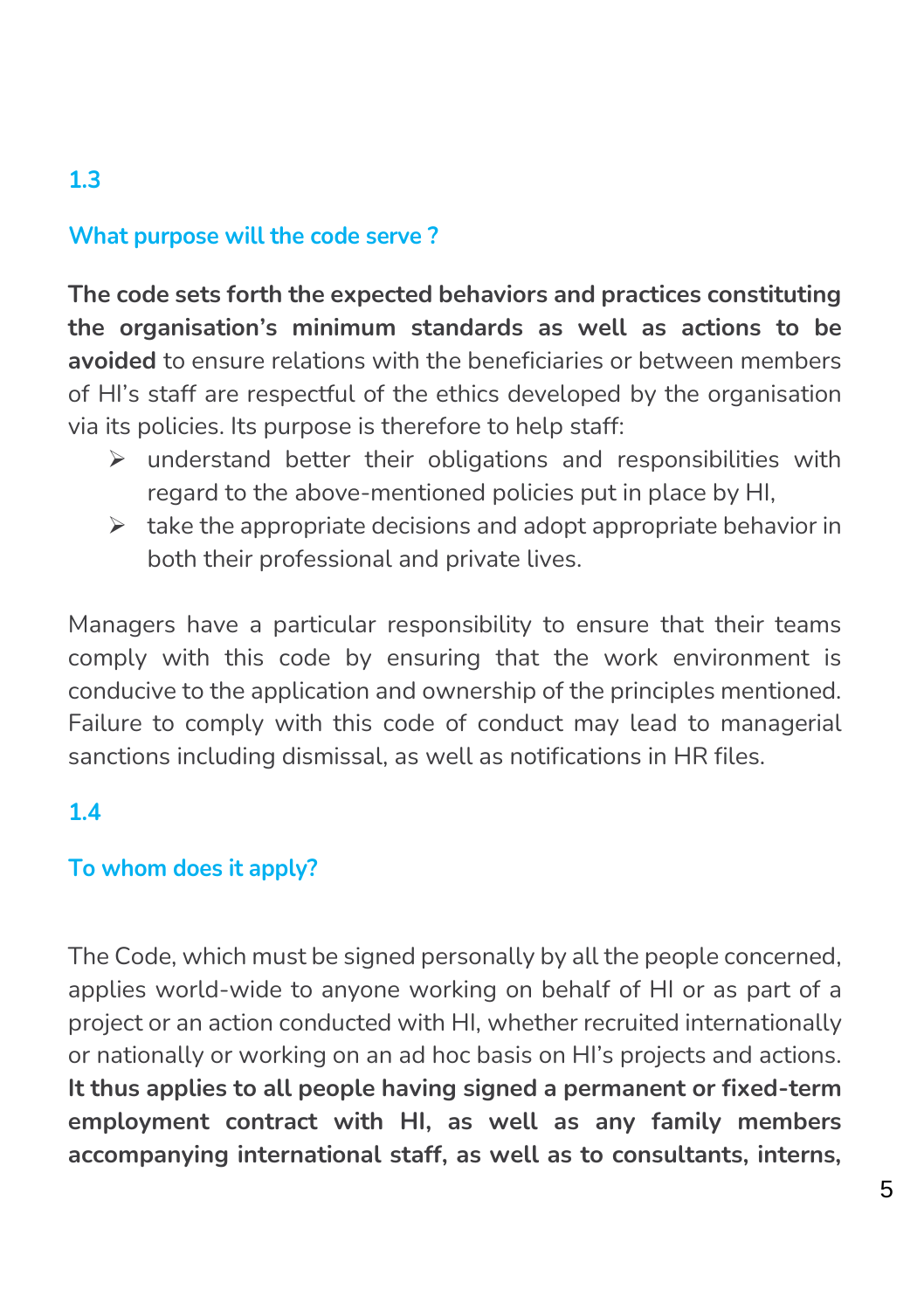**voluntary workers or international volunteers, service providers and partner organisations, by dint of their collaboration with HI.**

It applies to all these people in all situations, professional or otherwise, during working hours and outside working hours. **For simplicity's sake, these people will be referred to as "HI staff and collaborators"** in this document.

The code of conduct must be signed individually by all persons involved.

### **1.5**

### **What is the role and importance of this code of conduct?**

This code of conduct translates the above-mentioned institutional policies and the institutional protection guidelines into concrete action. It is an addition to the existing documents for defining HI's working environment, which are:

- Humanity & Inclusion's Charter and byelaws,
- the Rules of Procedure, which notably define psychological and sexual harassment,
- the general and specific terms and conditions of engagement, which define the contractual conditions for international staff and national staff,
- the employment contract, service contract or any other formalisation of a professional relationship, which is specific to each person or situation and makes reference to all the rules to be applied.

This code of conduct does not replace these documents.

### **2.**

### **Code of conduct**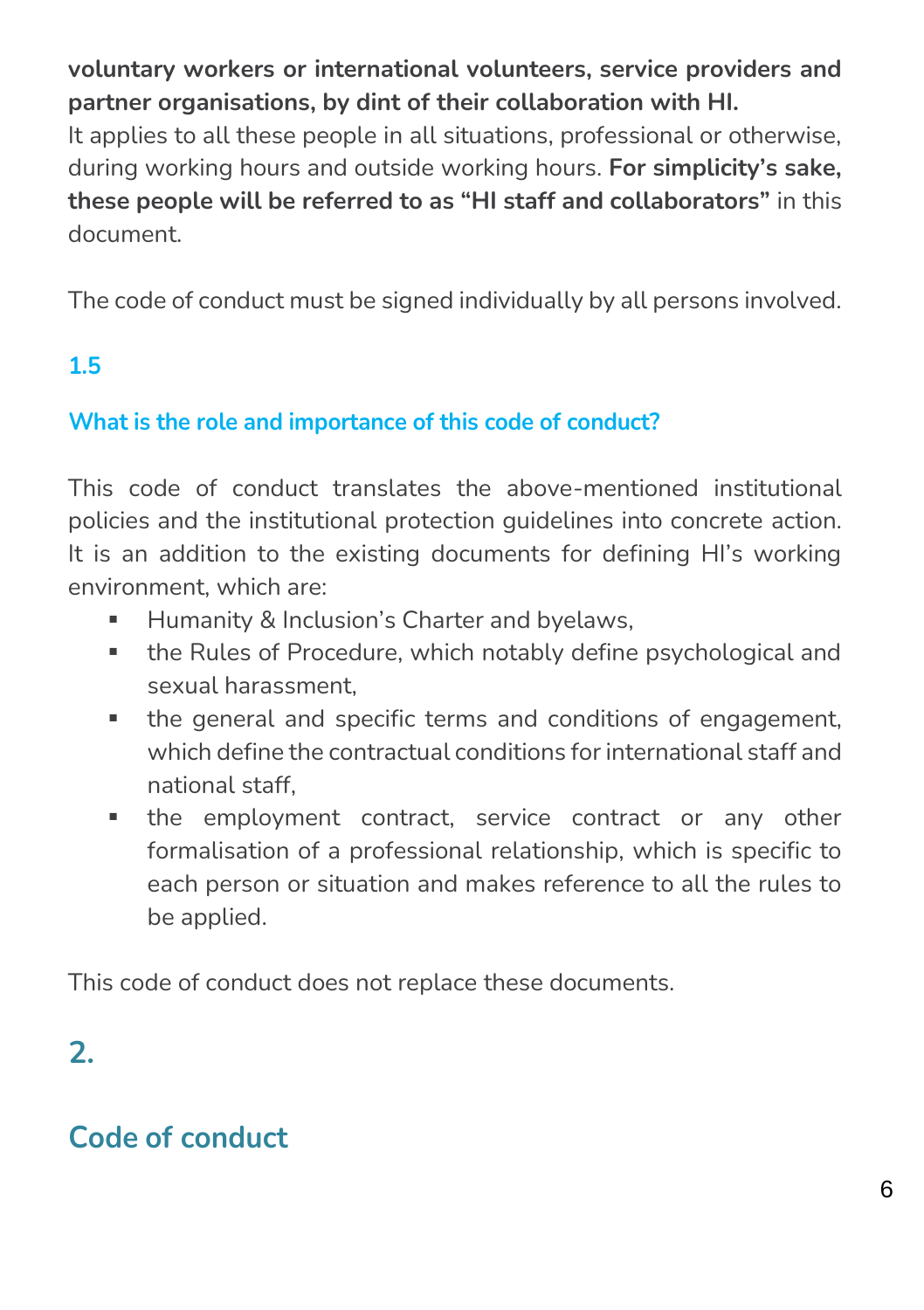**In every context,regardless ofthe emergency ofthe situation, as a member of HI staff or as a collaborator, I commit to respect the following:**

### **2.1**

### **Relations**

I will always make sure that beneficiaries (including children), staff and partners are treated with respect, dignity and equality regardless of their age, sex, physical condition, impairment, language, religion, opinion, nationality, ethnic or social origin, status, class, caste, sexual orientation, or any other personal characteristics.

I will always promote non-violent and positive behavior when supervising or interacting with beneficiaries.

I do not participate in or encourage corrupt or fraudulent actions that harm the beneficiaries and/or the organization. I do not demand or accept any commission, consideration, or gift for my decisions or actions.

I do not touch beneficiaries in any way that is inappropriate for the cultural environment in which they live.

I will never use language or make suggestions to provoke, harass or degrade the person or knowingly show disrespect for traditional or cultural practices.

I will never subject to beneficiaries any kind of sexist, humiliating, degrading or abusive behavior, whether physical, verbal or psychological or of other nature.

I will always inform beneficiaries (including children) and communities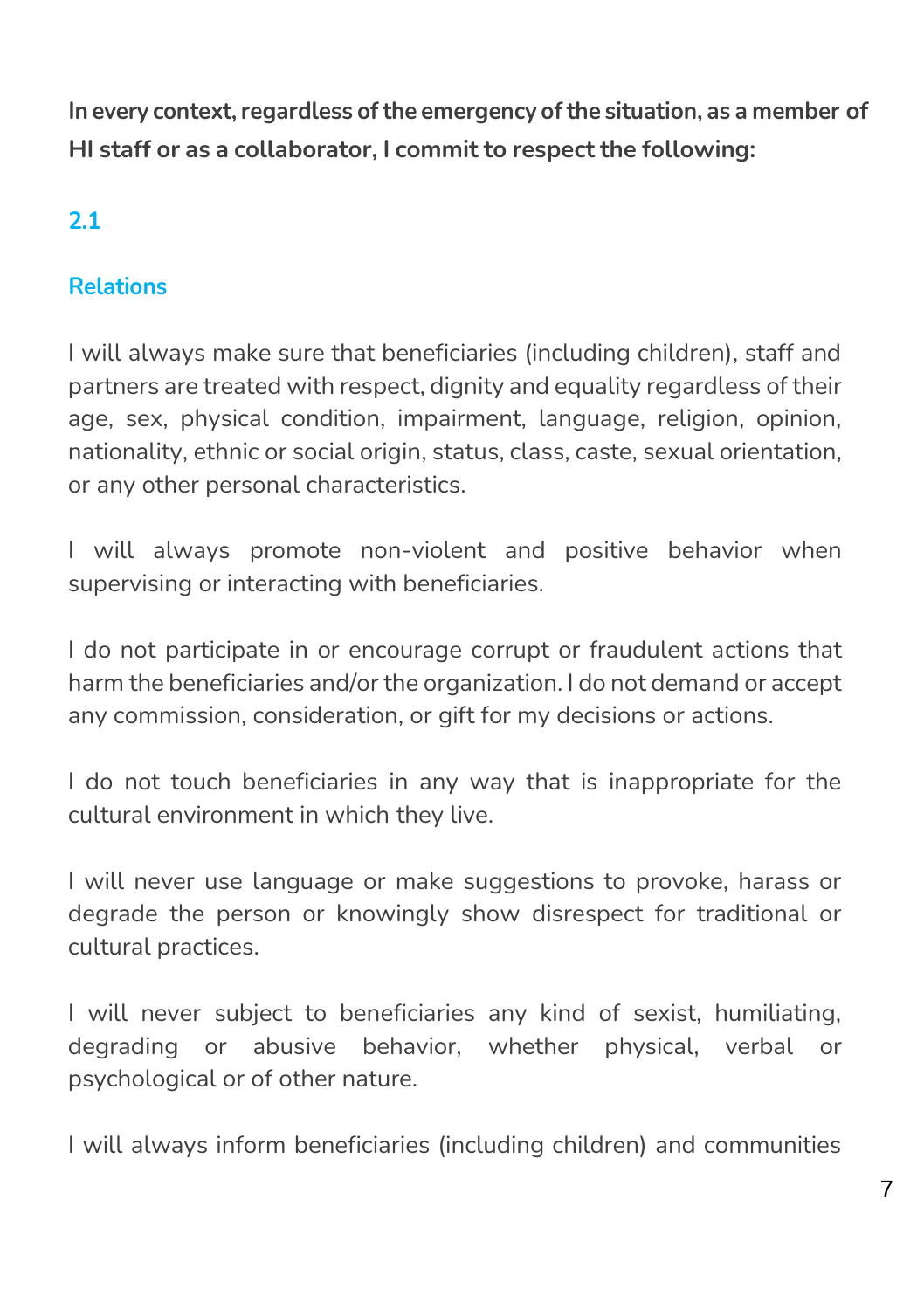of their right to report any worrying situations, especially related to intimacy issues and how they can raise a concern.

I will always try to take into account the capacity of the beneficiary to participate, to respect his/her opinion, choices and autonomy, not doing things of a personal nature that the beneficiary can not do for themselves (e.g. toileting/ changing clothes, etc.).

I will always pay specific attention to people facing obstacles or difficulties in communicating or fully expressing themselves (related to impairment, mobility, gender or any other reason) by providing appropriate, adequate and safe communication spaces and tools.

When I am in contact with a beneficiary (with a special attention to childrenand women as well as men with disabilities), I will always make sure that thebeneficiary is visible to another adult.

### **2.2**

### **Elimination of sexual abuses and exploitation**

I will never engage in any form of sexual relations with anyone under 18 years old, regardless of the age set by the sexual majority, the law or local customs. Mistaking a child's age is not a defense.

I do not engage in any type of sexual relationship or favor in exchange for money, a gift of any kind, work, or humanitarian aid, even if it is offered or expected by the persons involved. This rule applies in all circumstances, including if these individuals are considered as sex workers, or are referred by a third party as such.

I do not, under any circumstances, directly or indirectly, use an adult or child to provide sexual services to another person, nor do I support, enable or participate in any form of prostitution or sexual exploitation.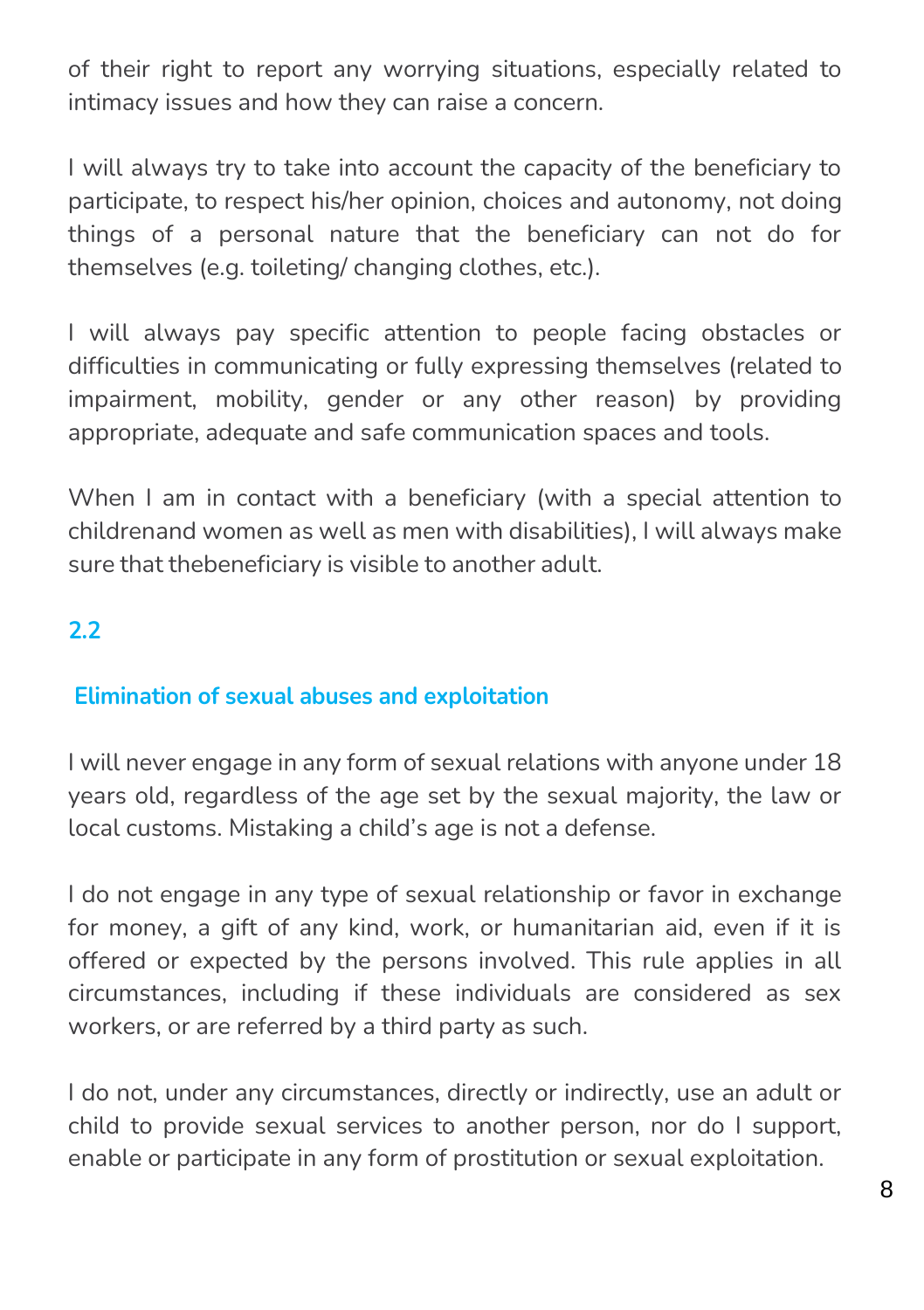Under no circumstances will I sexually exploit any HI beneficiary or staff member, nor will I make a child work (including for domestic duties) in exchange for assistance/help or any type of benefit.

### **2.3**

### **Working environment**

I will always treat beneficiaries, especially children and people with disabilities, in an equitable and fair way, never discriminating against them for example by favoritism or by excluding others.

I will always show respect to all categories of employees, partner's staff, community volunteers or beneficiaries.

I will never engage in or tolerate any form of harassment, discrimination, physical or verbal abuse, intimidation or favoritism in the workplace, including sexist and racist behaviours or sexual and psychological harassment and abuse of power, respecting the rules that apply to me (especially Internal Rules) on these issues.

I will always behave in a professional way with colleagues, avoiding spreading rumours and false allegations and refraining from any comment based on gender, sexual orientation, or any other personal characteristics – which may be considered as harassment.

I will always assess the risk of harm of any sort related to project's implementation including financial and material. I will organize the workplace, plan activities and being attentive to any conflict of interest's issues to minimize it, taking into account the impairment, health condition, age and development of the child or any other condition or vulnerability of staff (interns, cleaning staff, etc) and beneficiaries.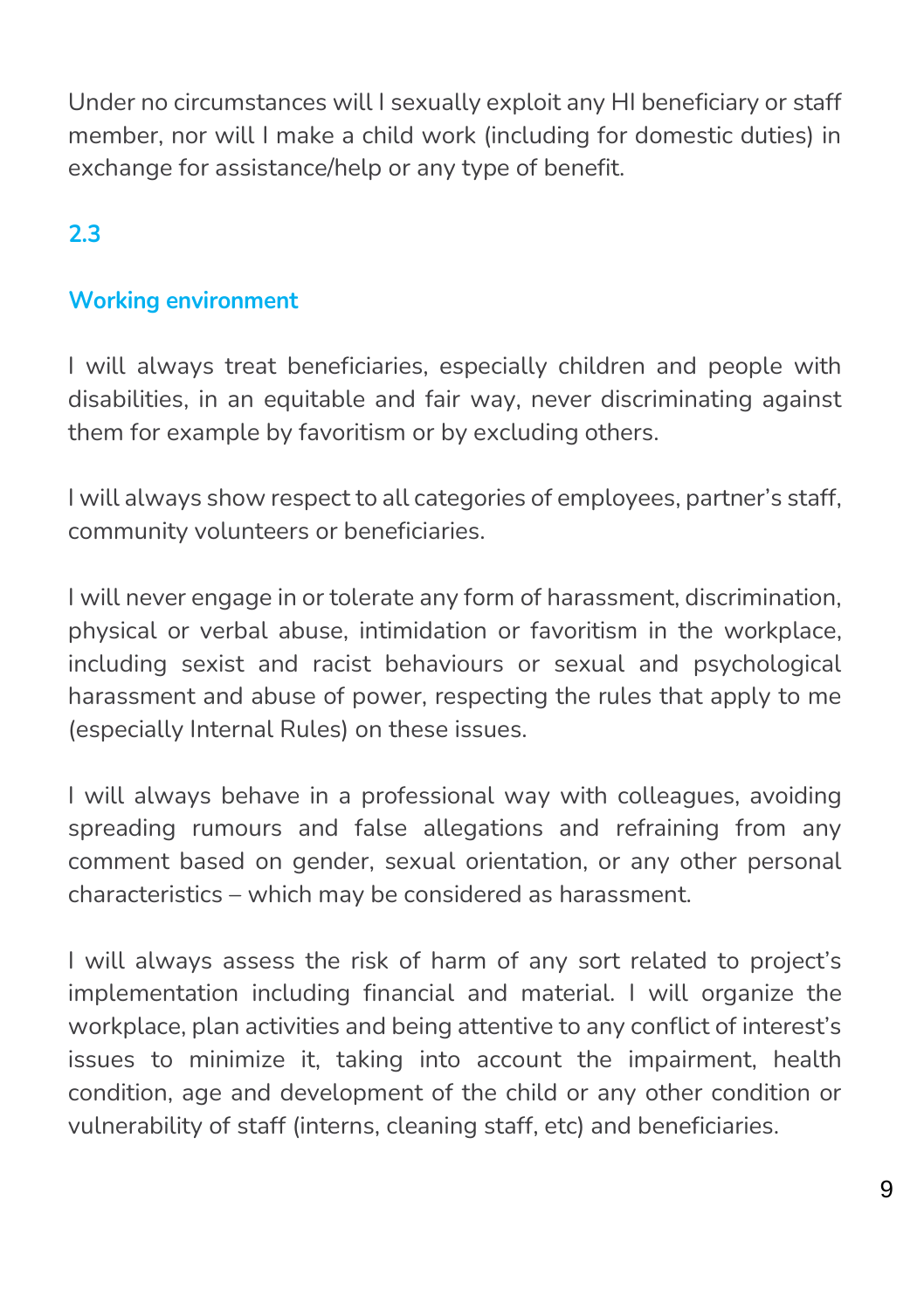I will always plan activities ensuring that information concerning beneficiaries, children, families and communities remains confidential and in respect of the data protection laws applicable to the concerned environment.

I will never invite a beneficiary (especially a child) to my home, offer to transport him/her, or maintain personal contact (phone, media, and social networks) with him/her without a professional reason, and without clear authorization from my manager.

### **2.4**

### **Fight against fraud and corruption**

I protect the material and financial resources of the organization against any form of waste, loss, theft or misappropriation.

I ensure that the aid destined for the beneficiaries of our actions reaches them, in the quantities and at the level of quality expected.

I do not demand or accept commissions, no any compensation or gifts for my decisions or actions.

I will not accept facilitation payments (baksheesh), which are designed to speed up the process by avoiding the rules.

I inform my organization of all invitations and gifts received or offered. I refuse all invitations and gifts that result in a real or perceived loss of objectivity and impartiality.

I make objective choices in the best interests of the organization, without seeking advantages, favors or profits for family members, friends or myself.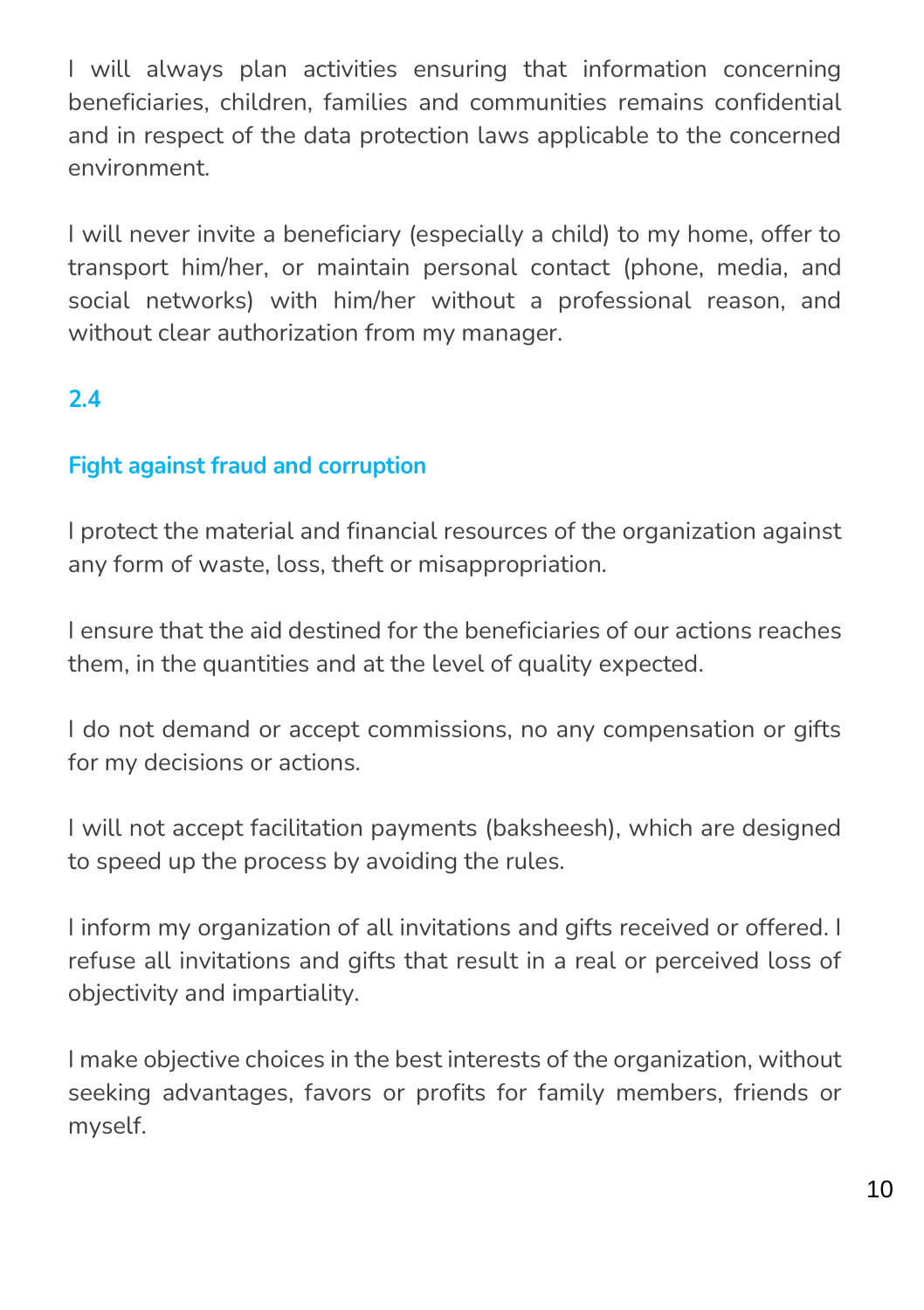I inform my organization of potential conflict of interest situations and, when inappropriate, I do not participate in decisions that could be considered non-objective or self-serving.

I perform my duties without abusing the authority or responsibilities entrusted to me in order to obtain personal gain.

### **2.5**

### **Communication**

For any photo taken or video made, I ask for prior authorization from the person concerned or his or her legal representative (minor or under guardianship). Prior authorization cannot be obtained under pressure or in exchange for an individual service.

When a photo is taken or a video is made, with the appropriate prior authorization, I always ensure that the person is not depicted in a degrading or sexually suggestive way.

I will always use respectful words and the people's names when speaking to them and to other persons or communicating on them.

I will never watch, publish, produce, or share pornography showing children, and / or show such material to children.

I will always ensure that all audio, written or visual communication respects the dignity and human rights of the person featured (including anonymity when necessary, mandatory for children in high vulnerability situation), and does not expose her or him to any risk of retaliation or abuse of any nature.

I will always ensure when taking and publishing photos that beneficiaries or children are not naked or dressed in a manner which is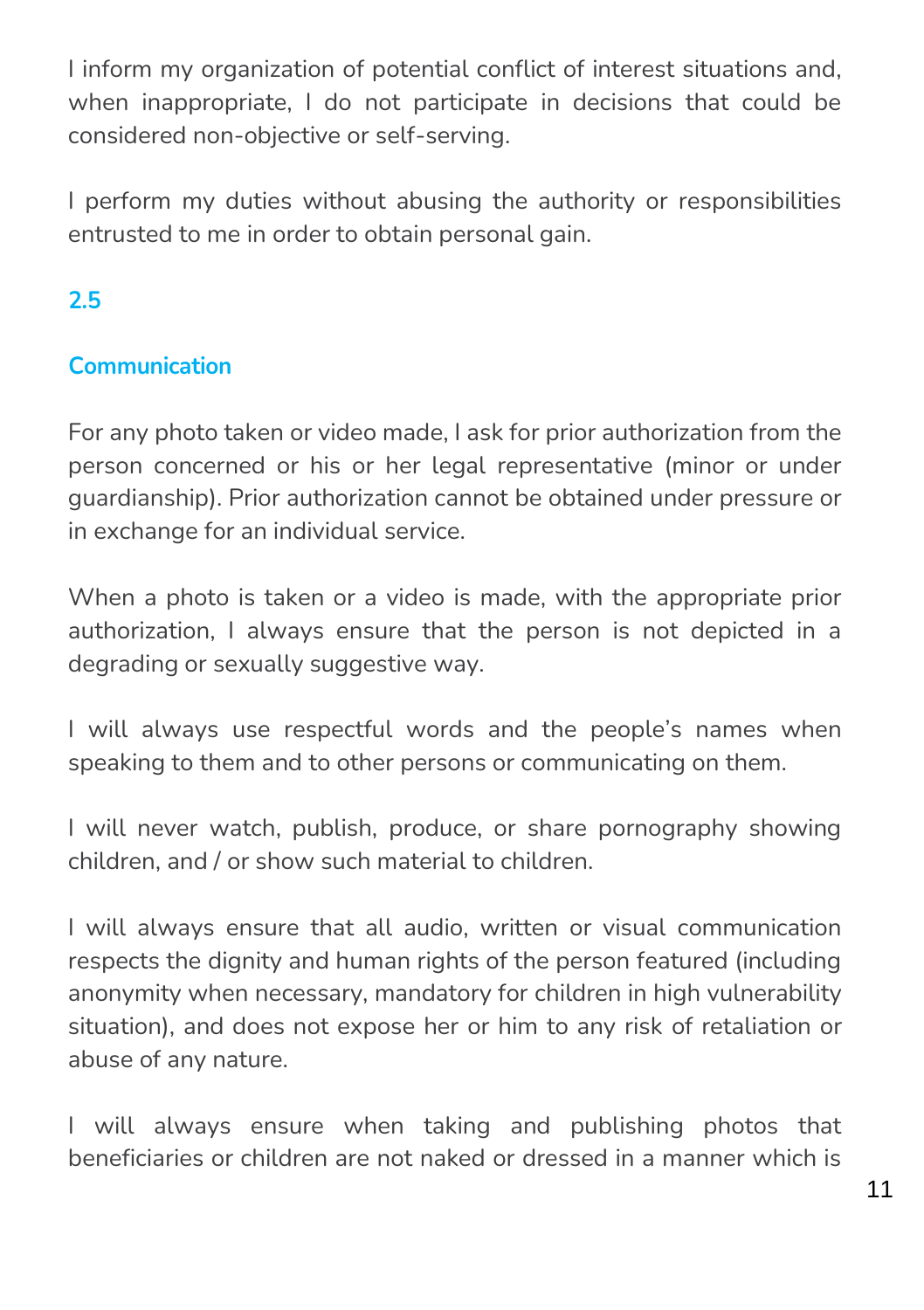not adapted to the situation in which they are represented.

I will never show the faces of beneficiaries or children who are exploited sexually, victim of trafficking or abuse, in conflict with the law, linked to armed groups or who can easily be located even if their identity has been modified.

### **2.6**

### **Reporting**

I will always raise any concern and query concerning the present Code of conduct, the PSEA and the Child Protection Policy, the Fraud & Corruption policy, with my manager / supervisor, or if not possible, with another from my hierarchy or with a designated focal person (according to the rules to internal reporting rules).

I will immediately report any suspicions or allegations of behaviour going against the principles of the present Code of conduct, the PSEA and the Child Protection Policy or fraud & corruption policy in the EthicsPoint system with, if necessary, the support of my direct manager - even if the information or allegations are unspecific, and without having first investigated them myself.

I never deliberately make false accusations or spread false rumors about a colleague, or any other person, in regard to non-compliance with this code of conduct.

I agree to cooperate, confidentially and impartially, with internal investigations as determined by my organization.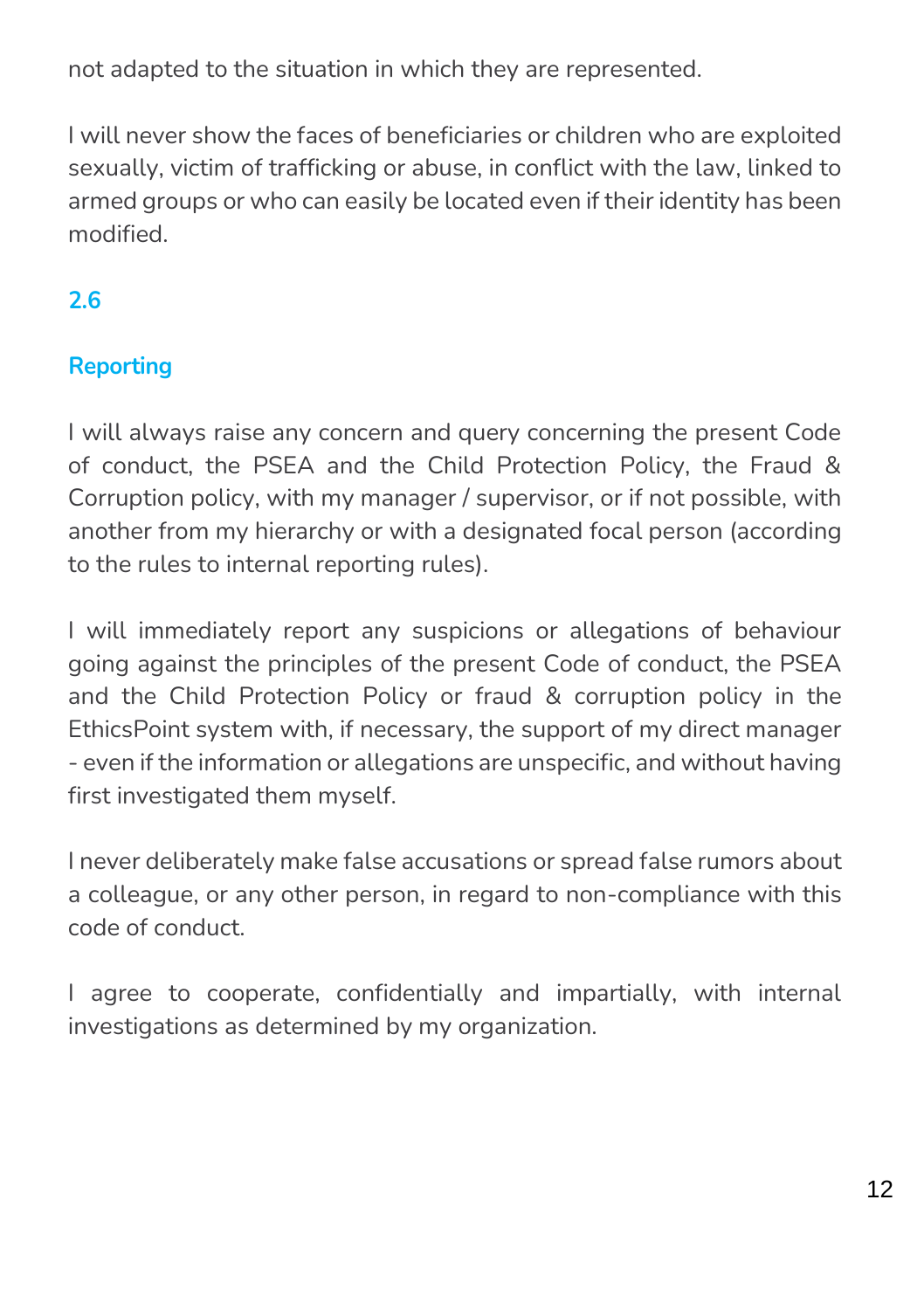For **people who are part of HI (members and personnel)**, a professional whistle-blowing mechanism is available on Hinside, the organisation's platform for internal communication and collaboration: [https://hinside.hi.org/](https://hinside.hi.org/intranet/jcms/prod_2149085/en/professional-whistle-blowing-mechanism) intranet/jcms/prod\_2149085/en/professional-whistleblowing-mechanism

For **people from outside HI** (beneficiaries, partners, suppliers, others),a complaint system is available on the organisation's website: https://hi.org/en/institutional-and-professionalinformation#ancre10Or write to the following address: Humanity & Inclusion Complain  $t<sub>s</sub>$ 138 avenue des Frères LumièreCS 88379 69371 Lyon Cedex 08 France

#### **Contact:**

Risks and Audit Division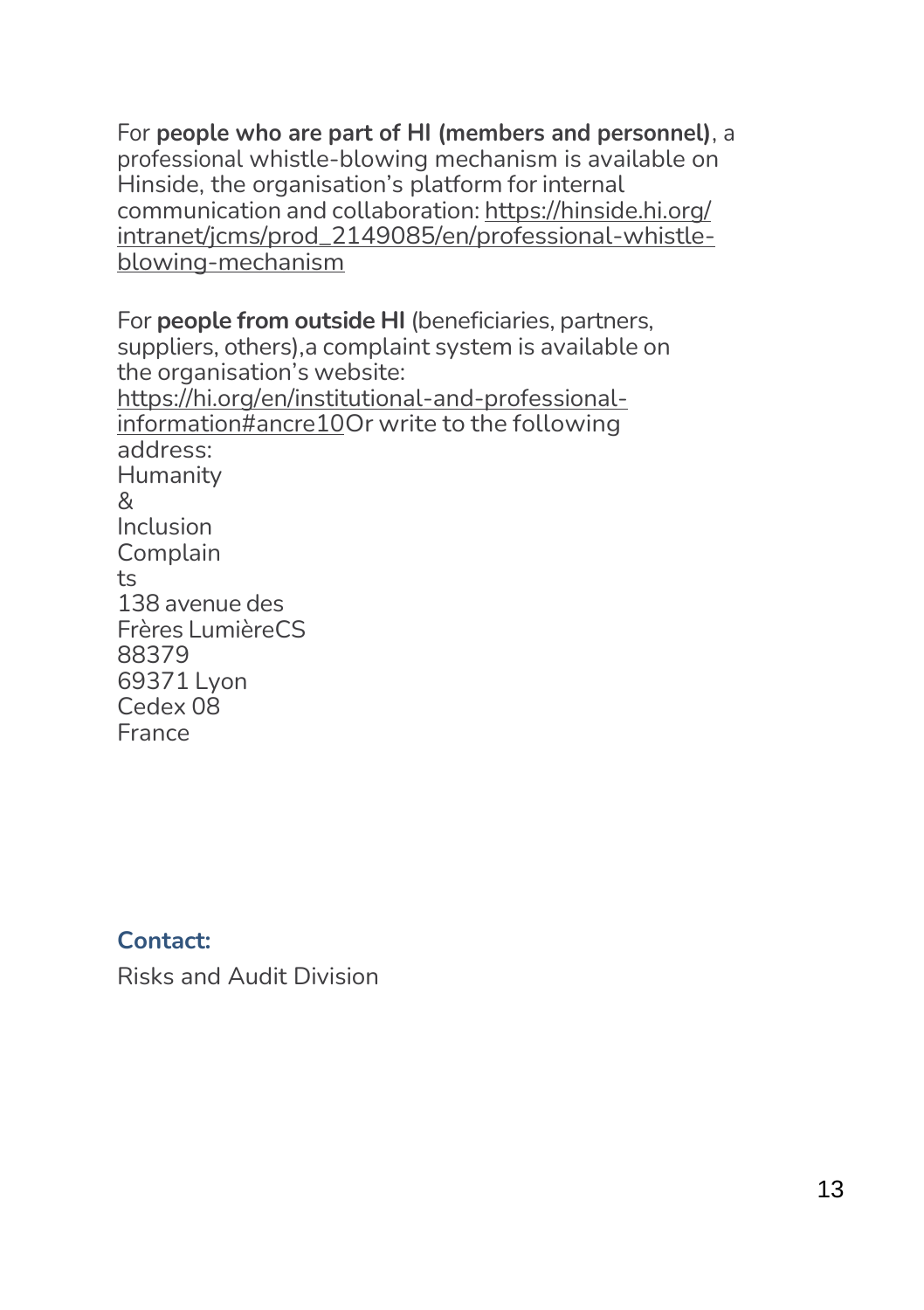On 24 January 2018,

Handicap International's global movement became Humanity & Inclusion.

The Federation, which runs projects in around sixty countries, is now working under the operating names of "Humanity & Inclusion", "Handicap International" or "Atlas Logistique". Any document with the letterhead "Humanity & Inclusion" applies de facto to Atlas Logistique and Handicap International teams.

Photo credit: 2017 / bpcraddock / Pixabay /Creative Commons